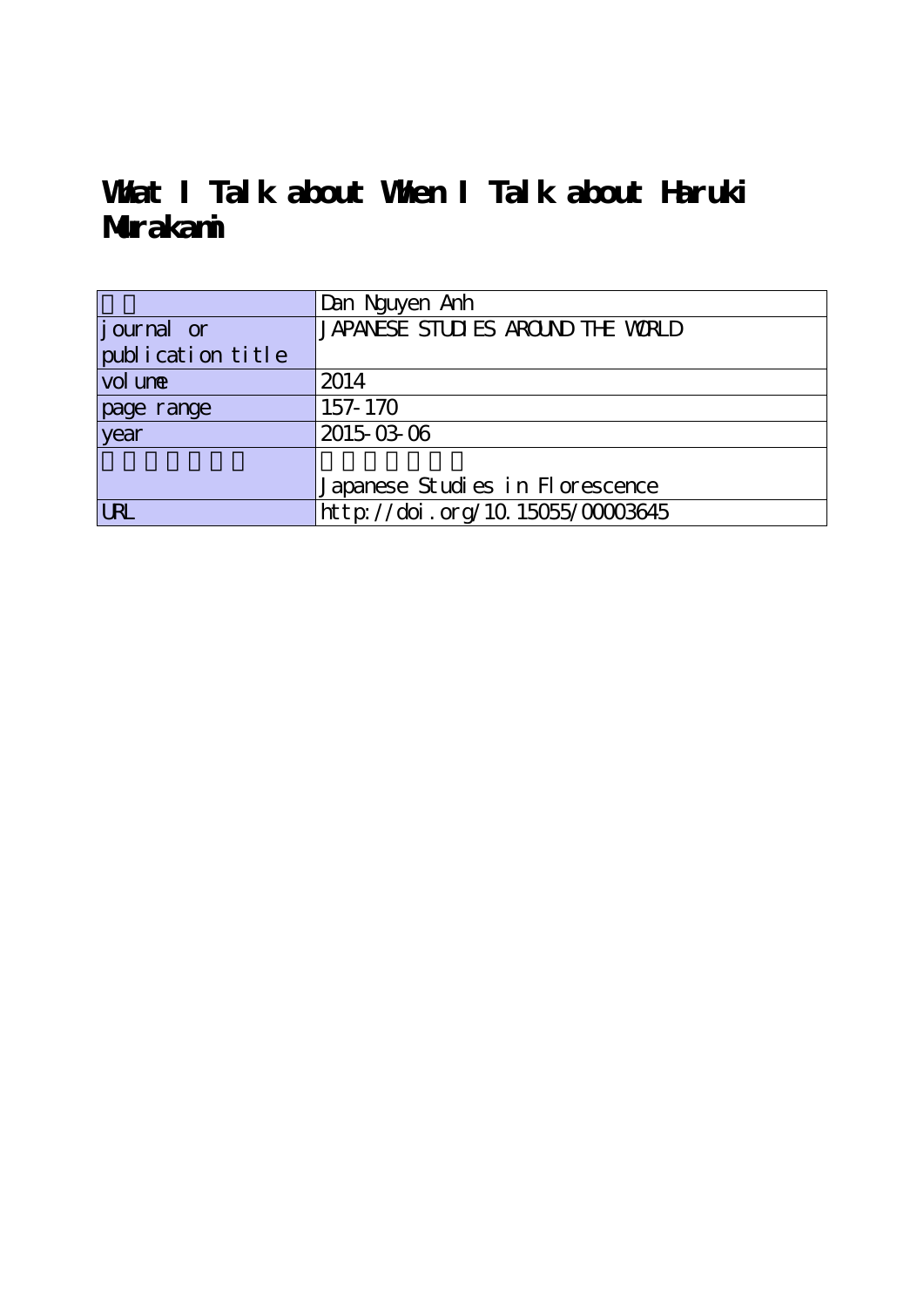# **What I Talk about When I Talk about Haruki Murakami**

Nguyen Anh Dan

#### **Introduction**

In his article "The Harukists, Disappointed," Roland Kelts relates the following memory:

My seventy-year-old Japanese mother sat me down at home in Boston and opened two books, one by the literary lion Yasunari Kawabata, the other by Murakami. "This," she said, pointing to Kawabata's stoic lines of traditional kanji characters, logographs inherited from the Chinese, "is Japanese literature. This," showing Murakami's mish-mash of katakana and hiragana, syllabary writing systems used for words with no kanji, or borrowed (usually) Western terms, "is something else." (Kelts 2012)

Kelts's mother appears to be making a simple comparison, but her words reveal an interesting truth, namely, that Murakami's works do not always reverberate with a traditional Japanese audience. Whenever Murakami comes out with a new book, long lines of young Japanese form, eager to get their hands on it. However, it is a different story entirely when it comes to getting "seventy-year-old Japanese" people such as Kelts's mother to unequivocally accept Murakami's writings.

The difference between Kawabata and Murakami is clear, with the former representing traditional literature, and the latter contemporary writing. They also belong to different generations. When Kawabata put an end to his life in 1972, Murakami had yet to write a novel. And before this, in 1968, when the Nobel Prize in Literature was awarded to Kawabata, Murakami was hanging around university lecture halls, watching the demonstrations, rebellions, and suicides of his friends. When Murakami was asked about his favorite authors, he went so far as to state that he did not care for Kawabata. "[Authors I like are] Soseki Natsume (1867–1916) and Junichiro Tanizaki (1886–1965), whose writing skill is excellent. Also, Shotaro Yasuoka (1920–2013). Authors I do not like are [Yasunari] Kawabata (1899–1972) and [Yukio] Mishima (1925–1970). I cannot accept their works instinctively. When I read Ryu Murakami's *Coin Locker Babies* (1980), it made me want to write a novel like that. Then I quit my job to concentrate on writing novels" (Morishita 2013).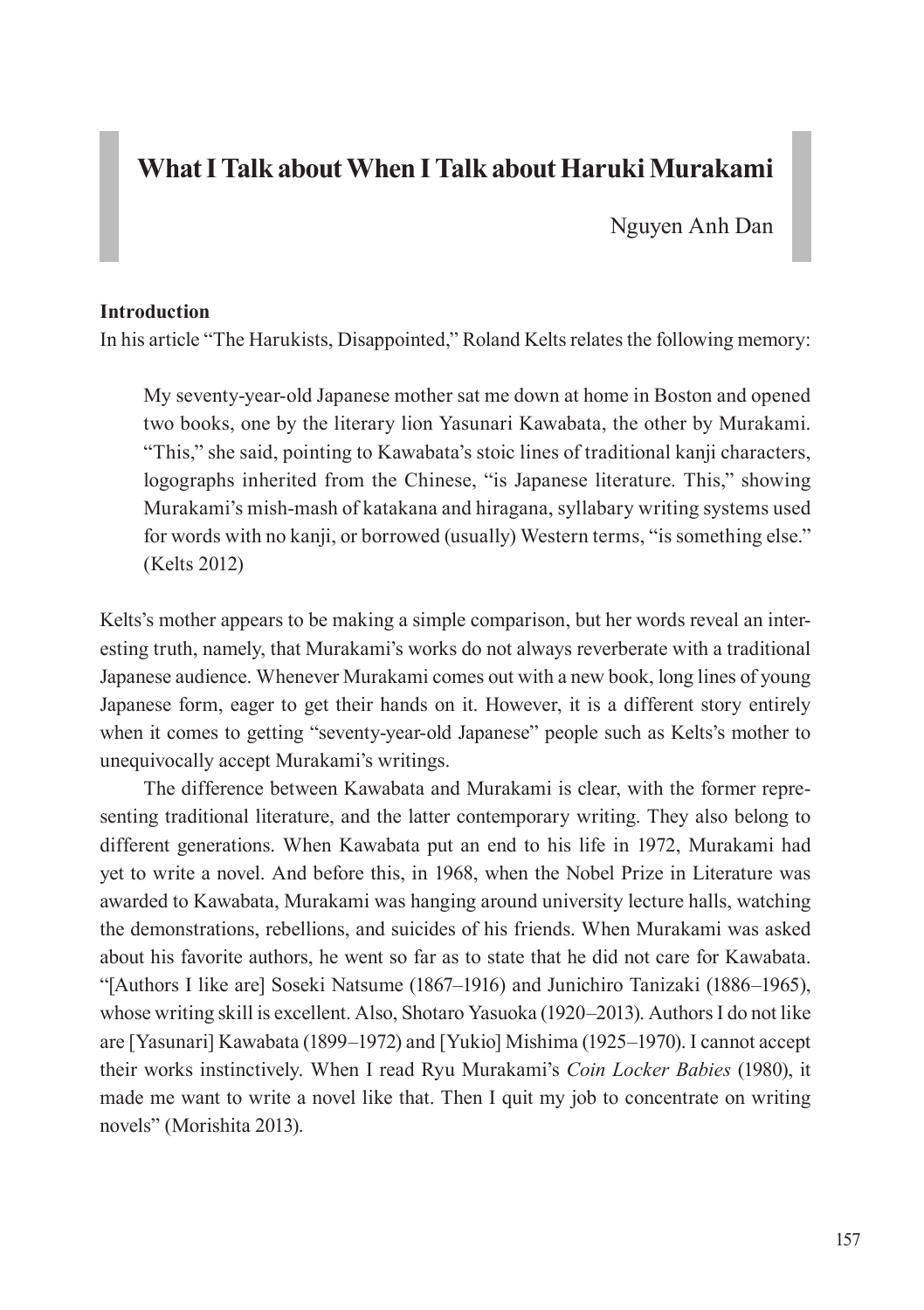Murakami's problem was not only one of personal taste, but it was also related to his desire to break free of his native culture. "I didn't read many Japanese writers when I was a child or even in my teens. I wanted to escape from this culture; I felt it was boring. Too sticky." He added, "I just went toward Western culture: jazz music and Dostoevsky and Kafka and Raymond Chandler" (Wray 2004). This statement demonstrates a specific characteristic of Murakami. The time when Murakami was a child and teenager was the heyday of literary giant Kawabata. From 1949 (Murakami was born in this year) to 1968 (the year Kawabata was awarded the Nobel Prize), Kawabata published his famous novels *Thousand Cranes* (1949–52), *The Sound of the Mountain* (1949–54), *The Lake* (1954), *The House of the Sleeping Beauties* (1961), *The Old Capital* (1962), *Beauty and Sadness* (1964) and *One Arm* (1964). However, Murakami did not seem to be interested in Japan's Nobel Prize-winning author. The above-mentioned "many Japanese writers" undoubtedly included Yasunari Kawabata. Murakami wanted to escape from traditional Japanese culture so it stands to reason that he did not want anything to do with Kawabata, one of the best traditional practitioners of Japanese literature. It is therefore not a large leap to go from "Japanese literature," as defined by Kelts's mother, to Murakami's brand of "something else."

# **1. Haruki Murakami in Vietnam: Doubts and Reactions**

Kawabata is known as foremost figure in Japanese literature in Vietnam, and his genius is undisputed. By contrast, Haruki Murakami is a new name in literary circles in Vietnam, and some harbor doubts and has negative reactions to his novels. Murakami's novels debuted in Vietnam a little late (1997) when compared to when his first work was published in Japan (*Hear the Wind Sing*, 1979). His first work to be published in Vietnam is *Norwegian Wood*, which was translated by Hanh Lien and Hai Thanh, and published by the Literature Publishing House (Nhà xuất bản Văn Học) in 1997 (Dan 2012: 147). This means that it was eighteen years after his literary debut in Japan (1979), and ten years after *Norwegian Wood* was published in Japan (1987) that Murakami made his Vietnamese debut. This time lag is related to "the barrier of censorship," "cultural barriers," and "the act of publishing itself" (Dan 2012). As a result, the translation by Hanh Lien and Hai Thanh disappeared quickly.

This situation changed in 2006, the year that marked a new Vietnamese translation of *Norwegian Wood* by Trinh Lu. This was the start of a monumental Haruki Murakami phenomenon in Vietnam, with differing reactions, including both praise and censure. The most noticeable difference between the Trinh Lu translation and the first Vietnamese translation is that the former is almost completely loyal to Murakami's original text. This meant that "paragraphs where sex was depicted were maintained as in the original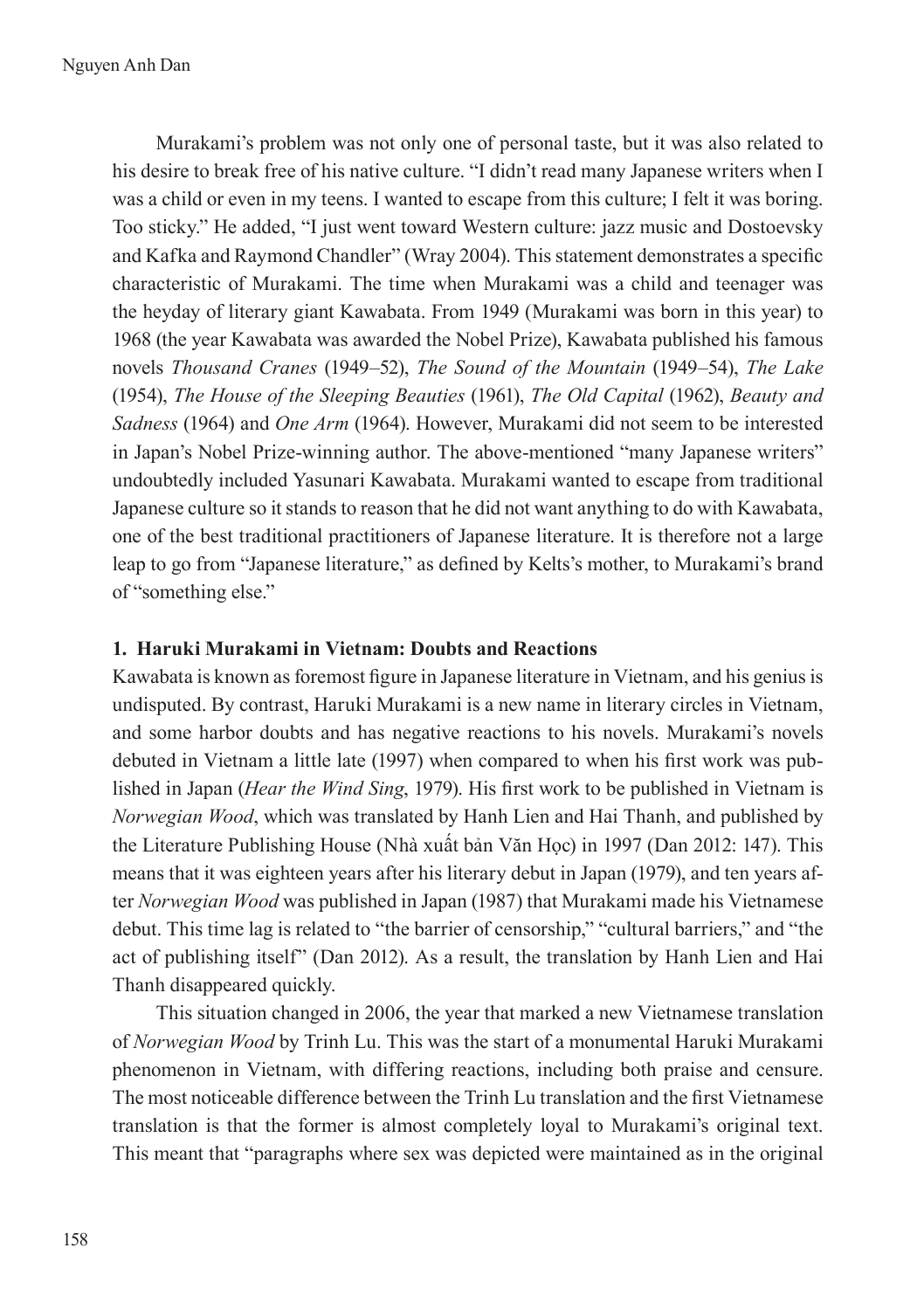version. Therefore, the integrity of the novel was maintained" (Dan 2012: 148). Trinh Lu's endeavor truly brought Murakami to a higher level of esteem among Vietnamese literary circles.

I read *Norwegian Wood* (which was also the first work by Murakami that I ever read) in 2006 when I was a third-year university student. Due to my major in literature, I was at an advantage in approaching the Murakami phenomenon. Unfortunately though, I did not approach Murakami's novel actively, but rather from a defensive position. At that time, there was so much controversy about *Norwegian Wood*, most of it related to the sexual issues in the book. As a traditional man who adheres to the traditional rules of Vietnamese culture and society, I had an almost allergic reaction to some scenes in *Norwegian Wood* that my friends told me about. I heard from some of my female classmates that they did not like reading Murakami's novel because of all the sex scenes. However, surprisingly, they seemed to pass the book on from one person to another to read in secret!

It did not take long for *Norwegian Wood* to become a hot topic in the lecture halls of my department. Some professors gave us the book to read and expand our opinions about it. As can be imagined from this situation, Haruki Murakami and his book were all over our university. And the phenomenon spread over almost the entire country. Many people paid attention to this novel from Japan, including critics, professors, students and even ordinary people, some for and some against.

Why did this novel captivate Vietnamese readers so quickly? One of the primary reasons is to be found in the sexual images, depicted so graphically, throughout *Norwegian Wood*. This issue spoke directly to the cultural system of Vietnam where there are contradictions between traditional and modern perspectives. However, Murakami's book was not the only one to depict sexual images in Vietnam at that time (2006). Along with *Norwegian Wood*, some other novels were published in Vietnam, for instance, *Cánh đồng bất tận*<sup>1</sup> by Nguyen Ngoc Tu, *Bóng đè*<sup>2</sup> by Do Hoang Dieu (two local writers), *Les Part*icules Elementaires<sup>3</sup> by Michel Houellebecq (a foreign author), and so on. Depictions of sex in these books were confrontational for Vietnamese readers. Although the books by Do Hoang Dieu and Michel Houellebecq were shocking, in the end they failed to convict the readers and quickly lost favor amongst a critical backlash. The book by Nguyen Ngoc Tu, on the other hand, ended up in a more fortunate position despite initial criticism.

<sup>1</sup> Translated to mean "The Endless Field," a collection of thirteen short stories, published by Da Nang Publishing House, 2005.

<sup>2</sup> Translated to mean "Sleep Paralysis," published by Da Nang Publishing House, 2005.

<sup>3</sup> The Vietnamese title is "Hạt cơ bản," published by Da Nang Publishing House, 2006.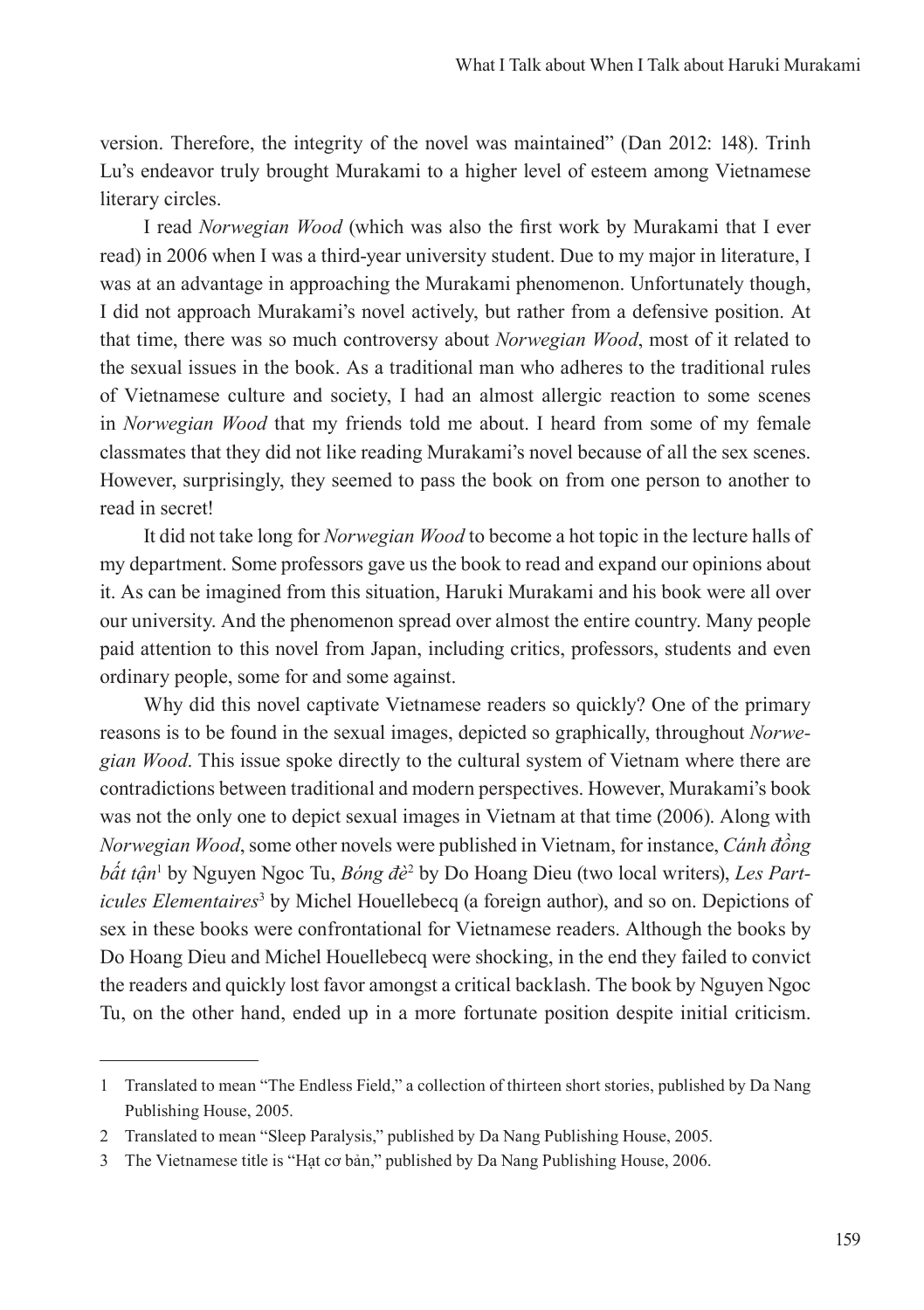When *Cánh đồng bất tận* was released, Nguyen Ngoc Tu was severely criticized by the Provincial Committee of the Party (Ca Mau province, her hometown). The book was accused of lacking educational value. The committee highlighted the author's limitations in the book, such as her description of the worthlessness of the countryside using "heavy language," the gross exaggeration of censorship in Vietnamese society, showing more negatives than positives, and a general lack of ideals or educational instructions useful for society and humans ("NGUYỄN NGỌC TƯ" 2006). Despite these accusations, Nguyen Ngoc Tu and her book overcame this tempest and won a place in the hearts of Vietnamese readers. Therefore, *Cánh đồng bất tận* is an example of how a book can be valuable, despite the sexual content.4

The most pressing issue is how images of sex are depicted and what meaning is attached to these images. The story of Nguyen Ngoc Tu demonstrated that sexuality did not have to be a gratuitous means of attracting an audience (and does not lack educational value, as critics claimed). As can be seen, *Norwegian Wood* was not unique in its sexual content at the time (2006), but it did go on to be one of the foremost novels dealing with sex at that time in Vietnam. As its reception in Vietnam shows, Murakami's novel did not disappear off the face of the earth, but it actually climbed to the top of the literary heap and went on to win the hearts of the majority of its readers. This success is due to the author's skill in depicting sexuality in a fascinating way, and using this sexuality as a means to convey a profound message.

I could not avoid reading *Cánh đồng bất tận, Bóng đè* or *Les Particules Elementaires*, or, obviously, *Norwegian Wood*. I had to read the book with both points of view in mind: as a man (with personal opinions about the appropriateness of sexual depictions in literature) and as a student (with the mission to research and decode the writing). I did this with *Norwegian Wood* and reread it several times. The result was that I was not astonished at why the sexuality in the book made such an impact in the literary landscape of Vietnam. Murakami's images of sex are realistic lively, and contain overtures of death and loneliness. Beside the sexuality, I became interested in the way that Murakami

<sup>4</sup> *Cánh đồng bất tận* by Nguyen Ngoc Tu won the award of the Vietnam Writers Association (2006) and the ASEAN Literature Award (2008). It was translated into Korean in 2007 (published by Asia House, Seoul), and into Swedish in 2008 under the name *Fält utan slut*. In 2009, a play adapted from *Cánh đồng bất tận* was performed by director Minh Nguyet. In addition, a film with the same title of the story was directed by Nguyen Phan Quang Binh in 2010.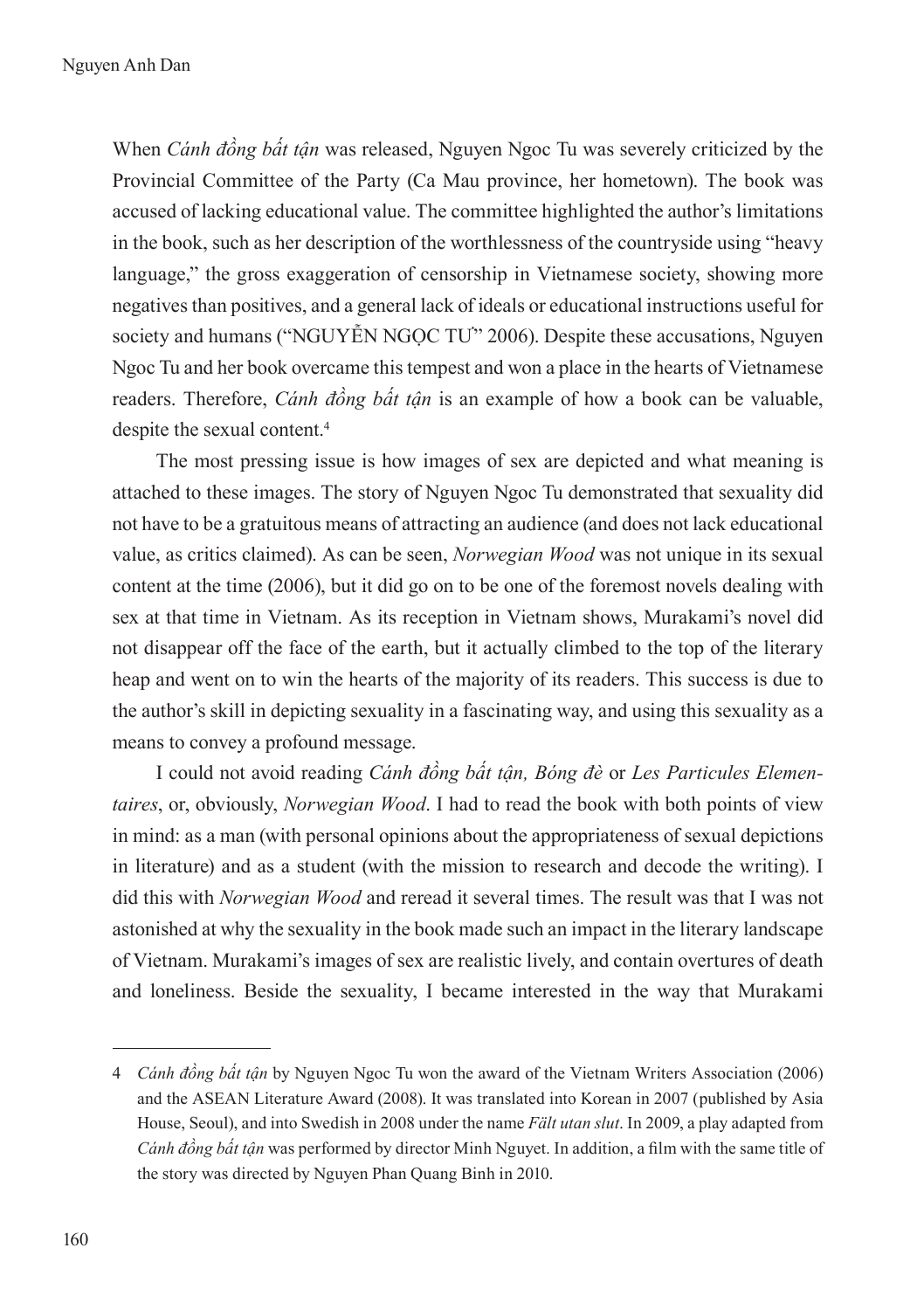depicted Japanese youth in the 1960s. There are many contradictions between the new and the old, many questions about true essence, and many scenes of searching for a way to live. Murakami succeeds in communicating Japanese images to Vietnamese readers in his own style. However, all of these elements had still not persuaded me that Murakami and his novel, despite it being worth reading, was completely deserving of all the praise heaped upon it.5 I was still a little dubious about the fuss made over *Norwegian Wood*.

However, everything changed when I read the Vietnamese translation of *The Wind-Up Bird Chronicle* (by Tran Tien Cao Dang), published by Nha Nam and The Writer Association House, also in 2006. The book reached out to me and drew me in with its words as soon as I started reading it. In my opinion, *The Wind-Up Bird Chronicle* is one of the most remarkable novels in contemporary Japanese literature. In this book, Murakami writes about a modern Japan where human loneliness wells up, and there are many self-journeys where people search for their real identity. Reality and fantasy merge and break up into fragments, showing the fall of the value system of postmodern society. War is also seen in a unique way, manifested as an interaction between good and evil, justice and unrighteousness, in which neither side is favored. Violence, sexuality, death and other sensitive subjects appear in this work of Murakami as instruments for him to build meanings, and in particular, profound messages. As Hoa Binh has written, "Haruki Murakami always has life lessons in his books which are essential to share with the reader. [In a literary career] spanning almost four decades with a lot of beloved novels and short stories, Haruki Murakami has become the leading symbol of modern literature, both in Japan and over the world. The philosophies of life which are summarized from the reality and transmitted concisely in Murakami's writings are always absorbed and shared with the sympathy by the readers" (Binh 2013).<sup>6</sup> Actually, with *The Wind-Up Bird Chronicle*, Haruki Murakami really creates his own philosophy: life is a long journey to search and identify the true essence; human beings are human beings, and there are no any value boundaries in this life.

<sup>5</sup> In the Vietnamese version of *Norwegian Wood*, the publisher (Nha Nam and The Writer Association House) listed on the cover positive comments from many magazines over the world, such as *Washington Post*, *Los Angeles Times, World Literature Today, New Statesman, London Review of Books, The Times Literary Supplement, Daily Telegraph, New York Times, Village Voice, New Yorker, Chicago Tribune, Review of Contemporary Fiction, Independent on Sunday, Guardian, Baltimore Sun, Publisher Weekly,* and so on. This helped to promote and sell the book.

<sup>6</sup> My translation.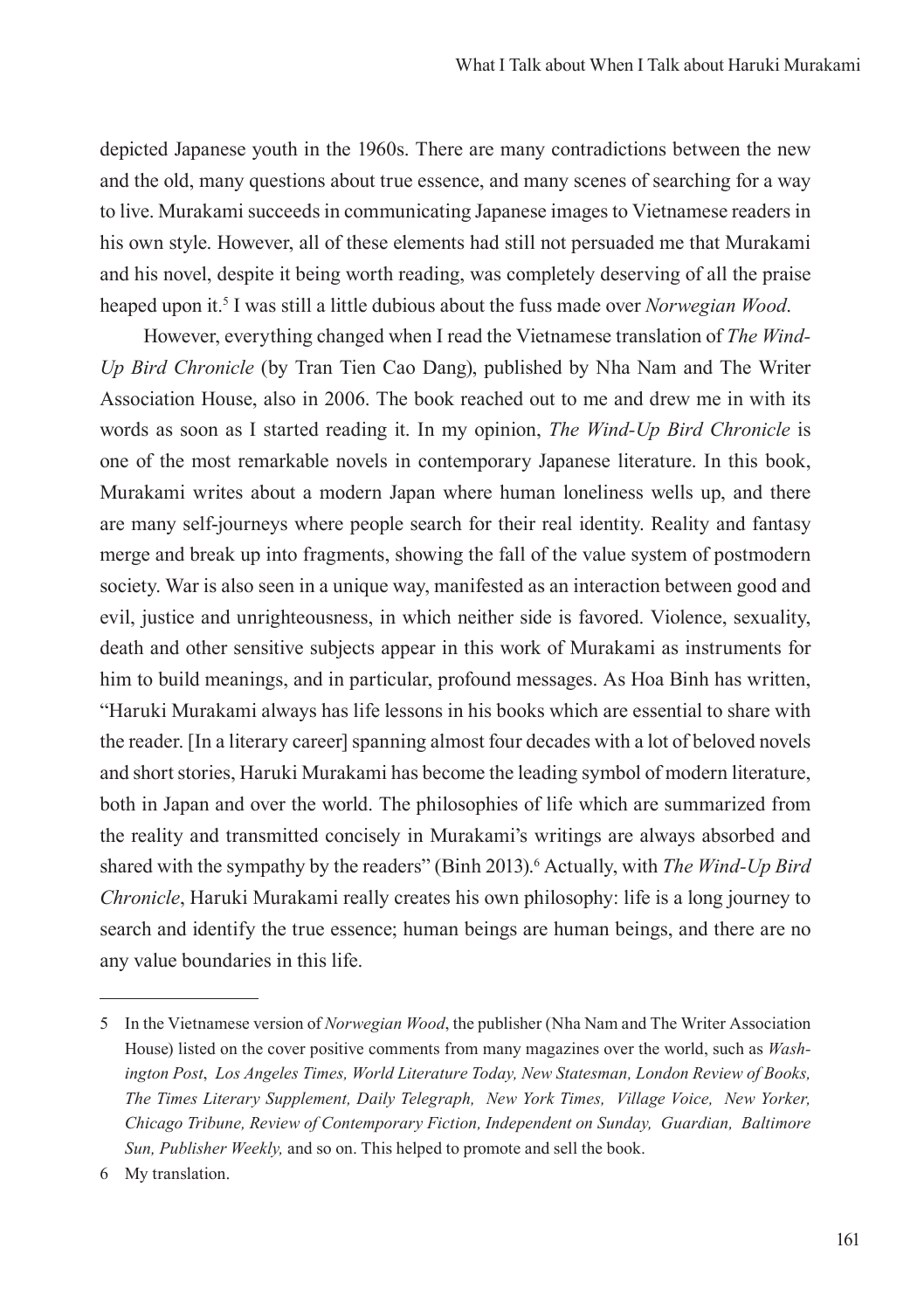Through reading *The Wind-Up Bird Chronicle*, I was able to gradually cast off my doubts about Murakami's literature. After that, many of his other works were translated and introduced to Vietnamese readers, including *South of the Border, West of the Sun* (by Cao Viet Dung, 2007), *Kafka on the Shore* (by Duong Tuong, 2007), *After Dark* (by Huynh Thanh Xuan, 2007), *Sputnik Sweetheart* (by Ngan Xuyen, 2008), *Hard-Boiled Wonderland and the End of the World* (by Le Quang, 2010), *A Wild Sheep Chase* (by Minh Hanh, 2011), *Dance Dance Dance* (by Tran Van Anh, 2011), and *1Q84* (by Luc Huong, 2013). In addition, seventy-seven short stories,7 *Underground* and *What I Talk*  about When I Talk about Running<sup>8</sup> also appeared in Vietnam in 2009. This impressive list of translations has made me, and others, more and more of a fan, and I have little, if any, doubt now about Murakami's greatness.

## **2. Inside the Pages: the Genius of Murakami's Literature**

So how did I go from a doubter of Murakami to a believer? Any reader of Murakami's works will soon see that he understands what his characters' needs really are. Most of protagonists in Murakami's novels are men who live ordinarily, lose (or lack) something, and embark on journeys to search for meaning. Murakami knows how to put them into hard situations, which are very magical and strange. His characters are forced to take part in unfathomable journeys to find out how to live their lives authentically. They face much difficulty in defining what life means exactly and there are also many dangerous tasks that they have to overcome. The characters try to find connections between the reality of the journey and the other reality (their real life) in order to explain what really happened. In real life, most of the connections among humans are broken, as Morten Oddvik stated in his article "Murakami Haruki and Magical Realism—A Look at the

<sup>7</sup> Murakami's short stories are published into six collections, including: *Firefly* (Vietnamese title: "Đom đóm," 2006), *A Perfect Day for Kangaroos* ("Ngày đẹp trời để xem Kangaroo," 2006), *After the Quake* ("Sau cơn động đất," 2006), *Lexington Ghosts* ("Bóng ma ở Lexington," 2007), *TV People* ("Người Ti-Vi," 2007) all translated by Pham Vu Thinh, and *Haruki Murakami's Short Stories―Research and Criticism* ("Truyện ngắn Haruki Murakami - Nghiên cứu và Phê bình," 2006) translated by Hoang Long.

<sup>8</sup> Vietnamese titles: 1) "Biên niên kí chim vặn dây cót," 2) "Phía Nam biên giới, phía Tây mặt trời," 3) "Kafka bên bờ biển," 4) "Sau nửa đêm," 5) "Người tình Sputnik," 6) "Xứ sở diệu kì tàn bạo và chốn tận cùng thế giới," 7) "Cuộc săn cừu hoang," 8) "Nhảy Nhảy Nhảy," 9) "Ngầm," 10) "Tôi nói gì khi tôi nói về chạy bộ."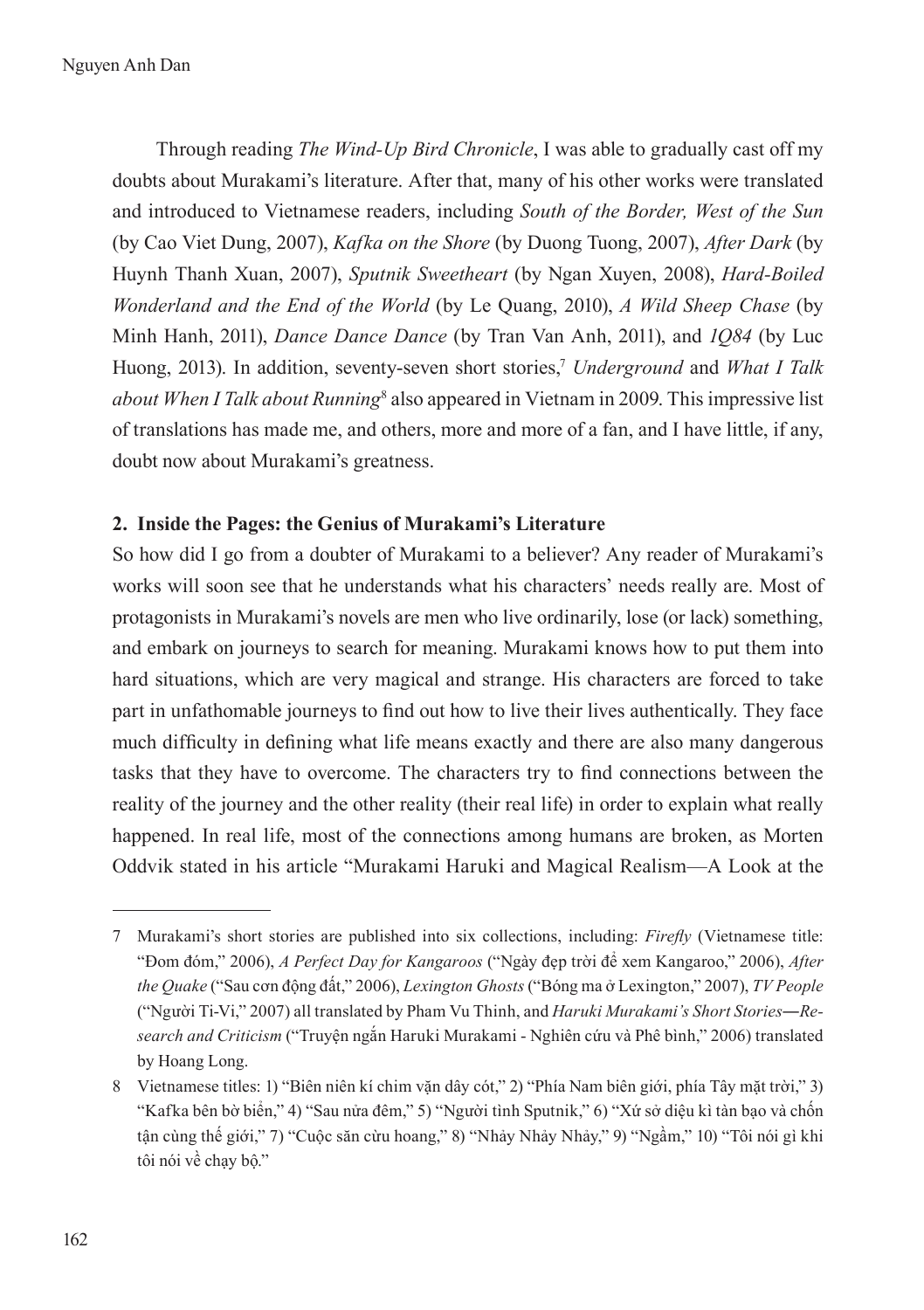Psyche of Modern Japan": "The characters in Murakami's novels and short stories are often missing something and searching for it. Lost love, ruined relationships, psychological distance between people and the concern for the meaning in human relations are Murakami's principal interest and are frequently symbolized by images of the magical" (Oddvik 2002: 5).

In *The Wind-Up Bird Chronicle*, Tōru Okada is a typical Murakami character: he has lost almost everything, his job, his cat and his wife. He is doomed to pass each day with no meaning to his life. However, one day, he discovers a dry well near his house. Tōru Okada climbs down into the well and everything changes because of this event. He finds a way, an unusual way, to connect to life. He drops into the world of darkness, an unbelievable surrealist dream. The enemy now for him is not only Wataya Noboru (his brother-in-law), but also invisible things (including himself). Specially, from the darkness, Tōru Okada sees the light, which signals that he has a self-image and has gleaned the truth from the many fantastical events that have happened to him inside the well. He knows that his life flow has stopped and it is his responsibility to dig himself out of it. Despite the danger, he succeeds, saves his wife, and obviously, his own life.

Murakami likes to weave mysterious journeys, like that of Tōru Okada, into his narrative, giving it the air of a detective novel. The main characters have to search and analyze a lot of misleading clues in order to escape from the situation that they are placed in. The protagonist's journey always goes hand-in-hand with death, lending a sense of oppressiveness to his tales. At the end of his stories, the protagonist often returns to their real life from the brink of hell. The return of the protagonist becomes a victory of the very essence of humankind.

Another prominent feature in Murakami's writing is his magical and deft management of plot. He often creates two (or more) worlds at the same time and his characters journey in and out of these worlds. The main characters often go under the ground's surface, for instance, the underground in *Hard-Boiled Wonderland and the End of the World*, the dry well in *The Wind-Up Bird Chronicle*, emergency stairs under the expressway in *1Q84*, or the underground world in the short story *The Sheep Man's Christmas*. The underground space in Murakami's novels may be related to the way he writes. As Roland Kelts shares in "The Harukists, Disappointed," "'When I write novels, I have to go down into a very deep, dark, and lonely place,' Murakami told me the first time we met, in the summer of 1999, describing his creative process with an image he has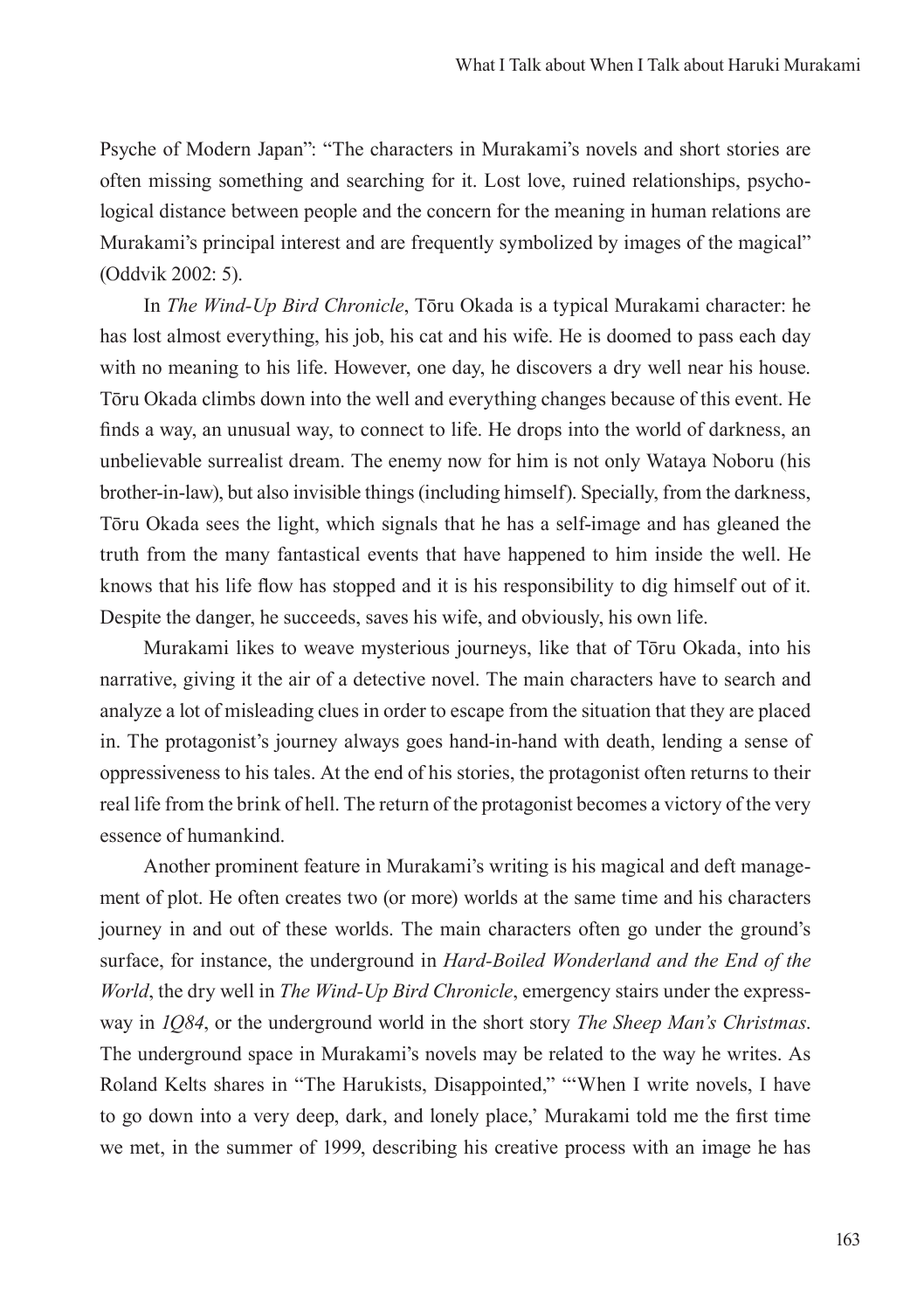now repeated in conversations many times since. 'And then I have to come back, back to the surface. It's very dangerous. And you have to be strong, physically and mentally strong, in order to do that every day'" (Kelts 2012). Although that world is a mysterious fabrication, Murakami describes it in such a realistic way that it makes it hard for his readers to clearly define what is real. Murakami's imagination is boundless and specific. For this reason, he can create his own magical world, an un-real world but one so real that his characters have doubts about their real world. Readers are attracted to these surrealist worlds in his works, which pose many questions about the character's destiny.

Moreover, the world of magical symbols is numerous and vivid in Murakami's fiction, making it like a game of symbols. As Scott Esposito has noted, "Signs and symbols are essential to a Murakami novel" (Esposito n.d., I section, para. 6). In *The Wind-Up Bird Chronicle*, Murakami employs one particular symbol: the wind-up bird. This bird is an imagined species that does not exist in reality. It just appears around evil and only some people can hear it. The sound "quick quick" is heard by a boy (at night), two soldiers (at the zoo), and Tōru Okada. Hearing the wind-up bird's sound means hearing the call of Death: the two soldiers die in Siberia (one's skull is beaten, the other dies of hunger); a boy loses his voice and Tōru Okada almost loses his life. The wind-up bird's sound echoes at the very time evil takes form amongst humans and humans lose their way. It is the sound of consciousness to wake up the collective unconsciousness of life. The voice of the wind-up bird is a symbol to warn humans to look for balance and to abolish the curse of the wind-up bird.

Haruki Murakami incorporates elements like this in his other works. These are important keys that open up the gates to one or many special events: examples include the gate in *Hard-Boiled Wonderland and the End of the World*, the TV screen in *After Dark*, the pit in *The Sheep Man's Christmas* (also the Sheep Man in some works), the entrance in *Kafka on the Shore*, two moons in *1Q84*, and so on.

This game of symbols makes Murakami's novels more difficult to understand, and this is the reason why some Vietnamese readers do not like reading his works. This is the same mindset as those young Vietnamese people who prefer contemporary music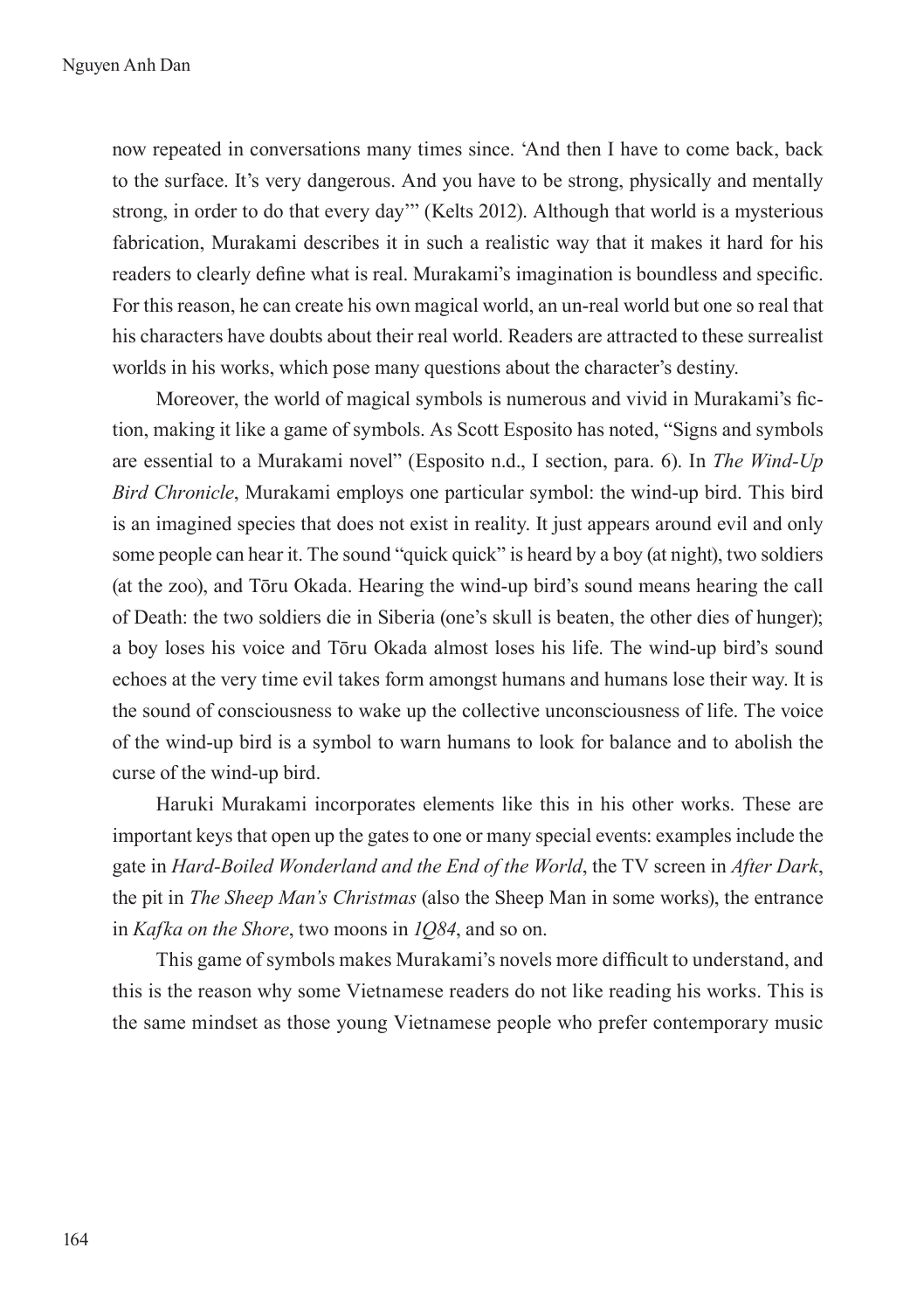to the songs of Trinh Cong Son.<sup>9</sup> They cannot clearly understand the symbolic world in the lyrics of Trinh Cong Son's songs. This also happens to Murakami's writings where the impatient reader pays more attention to the surface details than the metaphors concealed within.

Another fascinating aspect of Haruki Murakami's works is the way in which he employs a musical landscape. Murakami clearly possesses a wide span of knowledge, especially of Western music and books, and he seamlessly incorporates this into his book. Kawamoto Saburō writes, "Names of discs, writers, directors, musicians, and movies appear in Murakami's works. He does not intend to create a special style, but merely feels that they are more familiar to all of us than so-called 'life'" (Kawamoto n.d.). Music, especially jazz music, and the Murakami's creative style are closely aligned. Murakami was the manager of the Peter Cat, a jazz club, before he became a professional writer, an experience that clearly influenced his literature. In general, Murakami has a deep and wide understanding of music. There are many Murakami's works narrated to the background of musical melodies. *Norwegian Wood* is an example. The name of this book, of course, comes from the John Lennon song of the same title. Moreover, Nat King Cole and Duke Ellington's songs are part of *South of the Border, West of the Sun*; the short story *The Girl from the Ipanema 1963/1982* is a tale told in a magical style using the character from the song "The Girl from Ipanema*.*" *Hard-Boiled Wonderland and the End of the World* is a representative work that shows the importance of music in Murakami's novels. At the end of the world, the memory of the man who reads dreams was mostly empty, but fortunately he is able to finally remember a song, "Danny Boy." This is a unique sign that demonstrates that he had been in another world, and the melody becomes a bridge connecting him to that world. His memories resurface, all thanks to the power of music.

Another remarkable feature of Murakami's fiction is the plentiful depictions of the impact of culture, including traditional and modern, past and present, and the East and the West. For this reason, some have voiced suspicions about the "Japaneseness" of Haruki

<sup>9</sup> Trinh Cong Son (1939–2001) was a famous composer, musician and songwriter from Vietnam. He is considered one of the most popular Vietnamese musicians. His musical legacy includes over 500 songs of love, anti-war, fate and other themes. He is often compared to Bob Dylan. In 1972, he was awarded the Gold Disk Prize in Japan for the song *Ngủ đi con* (*Lullaby*, about a mother grieving for her soldier son) sung by Khanh Ly. Trinh Cong Son is also the first Vietnamese person to receive a World Peace Music Award (2004).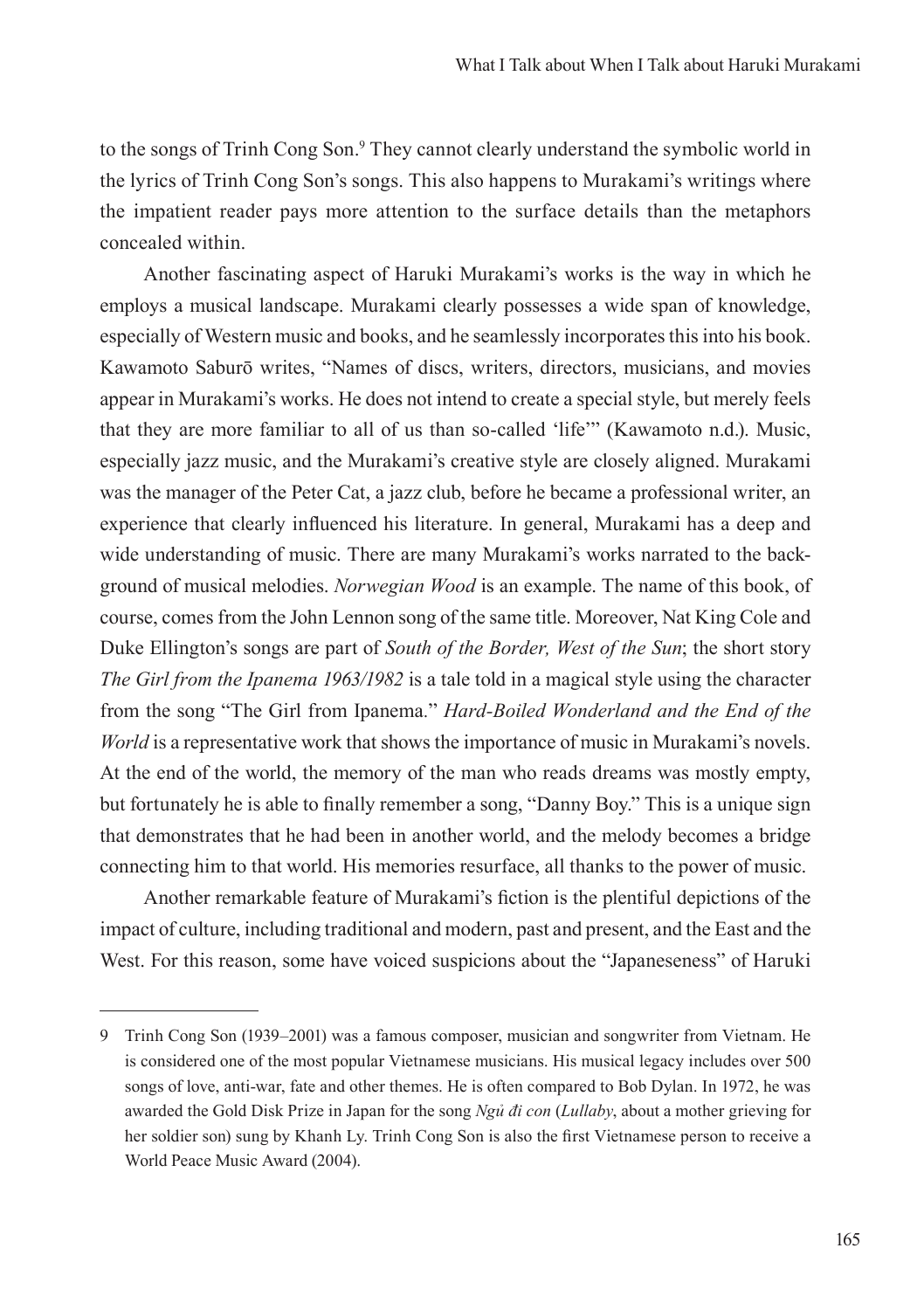Murakami, and some even consider him a Westernized man. However, to my thinking, Murakami is definitely not purely Western; he has a true Japanese spirit, fashioned on his own terms and in his own unique style. Although some of Murakami's statements in the past (especially during his youth and before 1995, when two terrible events happened in Kobe and Tokyo) reveal his Westernized-viewpoints, after that his way of thinking has changed as he has embraced his Japanese identity. Regarding his distaste for local culture, he has said, "I wanted to escape from this culture" (Wray 2004). This is the reason why Kim de Willigen argued, "He values the risk of social deviance, because he wants to break free from the Japanese tradition. He seems to be attached to the American consumer culture more than to the traditional Japanese culture" (Willigen 2012: 13).

In *The Wind-Up Bird Chronicle*, one of his best novels, he begins:

When the phone rang I was in the kitchen, boiling a potful of spaghetti and whistling along with an FM broadcast of the overture to Rossini's *The Thieving Magpie*, which has to be the perfect music for cooking pasta. I wanted to ignore the phone, not only because the spaghetti was nearly done, but because Claudio Abbado was bringing the London Symphony to its musical climax. Finally, though, I had to give in. It could have been somebody with news of a job opening. I lowered the flame, went to the living room, and picked up the receiver. (Book One: The Thieving Magpie - June and July 1984; 1 - Tuesday's Wind-Up Bird - Six Fingers and Four Breasts)

There are hardly any Japanese references in these opening lines. Murakami plentifully employs Western signs: spaghetti, overture, Rossini, *The Thieving Magpie*, pasta, Claudio Abbado and the London Symphony. He is not afraid of using such Western images in his works. This is the reason why reading Haruki Murakami's novels is like entering an international supermarket where the readers are cross-cultural consumers. In *Kafka on the Shore*, he even names his characters after global cultural symbols (which begun in the West): Johnnie Walker and Colonel Sanders. Furthermore, the Japanese writer often situates his protagonists outside of Japan: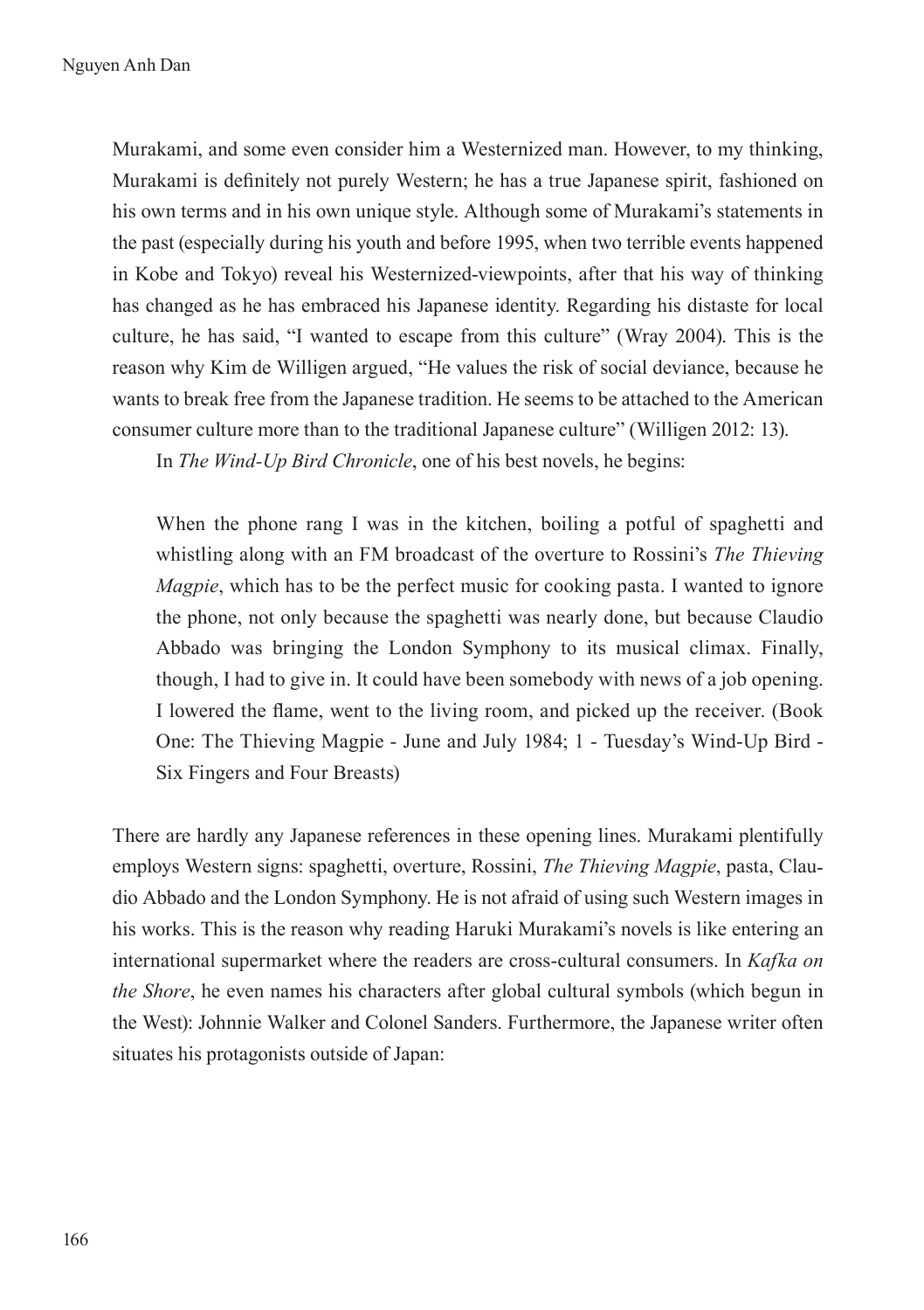Murakami often places his characters into a foreign country and, thus, into alien culture, which form a communicative environment and to a large extent determine an external context of communication. The writer's novels are characterized by a wide coverage of the plots: except Japan, the events take place in fifteen countries which form geographic context of communication, events take place in Korea, China, the United States, Vietnam, Canada, England, Malta, Mongolia, Russia, France, Switzerland, Italy, Greece, Germany, Finland. (Kuryleva and Boeva 2009: 193)

It could be said that in Murakami's writing globalization and cosmopolitanism delete these boundaries of contradiction in the cultural system of Japan. Murakami occupies a global space and, by contrast, the world stays in his writings. He has also expressed his own desire to have his Japanese identity recognized. "I think I am becoming some kind of a face for Japan," he explained a couple of years ago, shifting in his seat in his Tokyo office. "Maybe a kind of cultural ambassador. It's a privilege and a responsibility, and I am the only one who can do it" (Kelts 2012). He not only uses his works to open the gate to the West, but he wants to be the gatekeeper for this activity as well.

There is no doubt that because of Murakami's literary activities, he has helped readers all over the world to understand more about Japan. Despite the Western signs in his fiction, he still avers that he is Japanese to his core. "I don't want to write about foreigners in foreign countries; I want to write about us. I want to write about Japan, about our life here. That's important to me. Many people say that my style is accessible to Westerners; it might be true, but my stories are my own, and they are not Westernized" (Wray 2004). I believe that although there are differences arising from the generation gap, and differing literary styles and techniques, Murakami still firmly stands in the realm of Japanese literature, writing about Japan and popularizing Japan to the world. I am in complete agreement with Kelts's observation: "He was right about his ambassadorship. No one but Murakami can be the face of Japan while it languishes in confused politics and pressure from fast-rising neighbors. And no one but Murakami has earned the good will and respect from abroad that Japan so sorely needs right now" (Kelts 2012).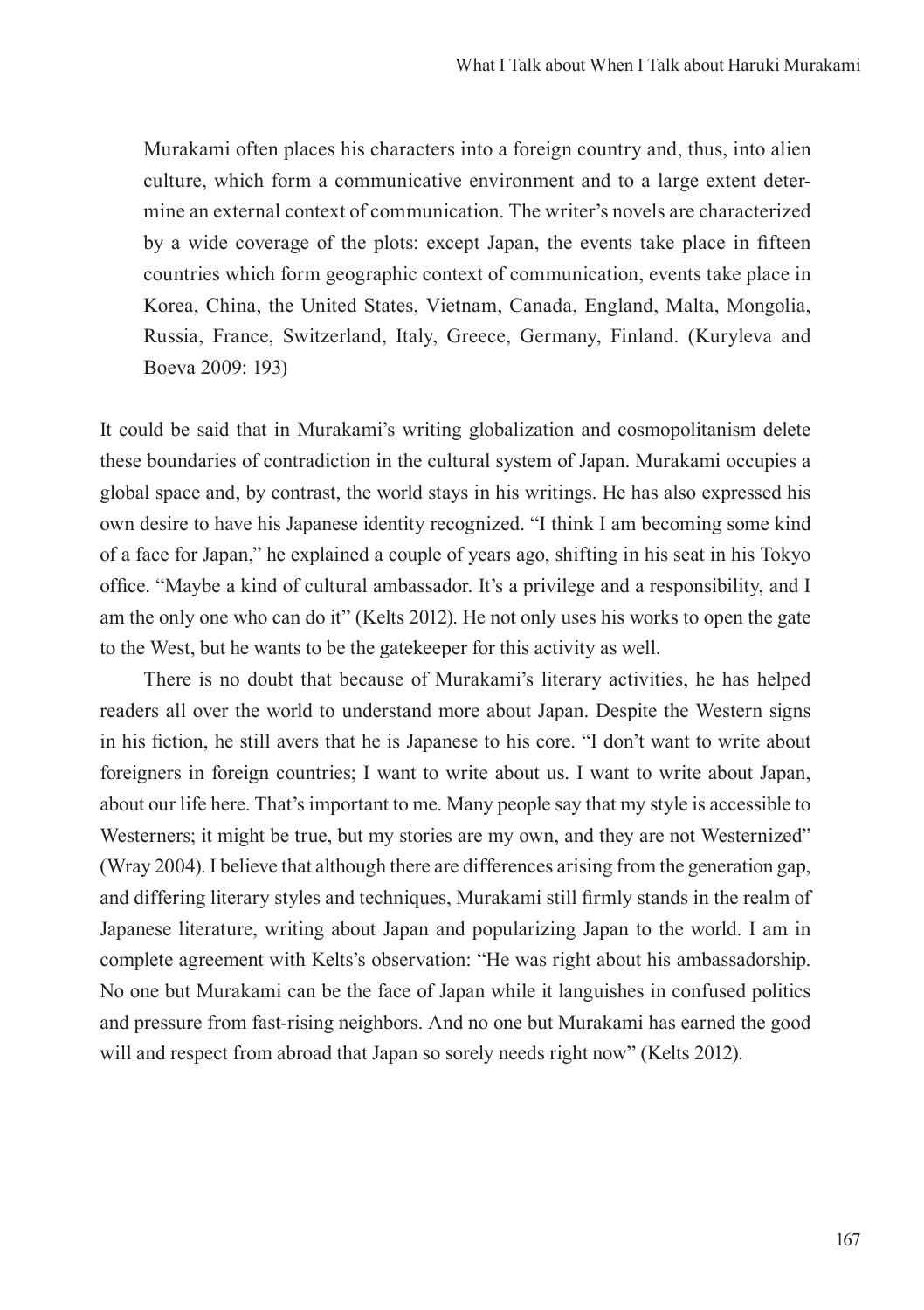#### **Conclusion: The Reception of Murakami's Literature in Vietnam**

Murakami's fiction often includes sexuality, violence, death (suicide), and broken relationships. Interestingly, these are the things I see in contemporary Vietnamese society. One of the most remarkable differences is that there is a huge difference in background between Japan and Vietnam. However, both countries are in the East and place importance on tradition. We can see the conflict between East and West, past and present, and many other aspects in Haruki Murakami's works. These issues are also crucial to Vietnamese society, especially in the context of modernization.

When I first read *Norwegian Wood*, I couldn't help but wonder why Tōru Watanabe so easily had sex. I also could not believe that Nagasawa did not remember how many girls he had sex with. But I came to realize that sexuality in Murakami's fiction is the way that humans connect to one another, and that it is the final connection when other aspects of human relationships are broken. Unfortunately, in many cases, this final bridge is also broken and they are enveloped by loneliness. This is the reason why Murakami's characters feel empty.

It should be noted that the social background of *Norwegian Wood* is 1960s Japan, a long time away from modern-day Vietnam. However, the sexual attitudes of Vietnamese youth today are undergoing change. The social system of Vietnam, influenced by Confucianism, has traditionally made people conservative when it comes to sexual matters. But this has all changed. As Dr. Nguyen Duy Tai, Medicine and Pharmacy University of Ho Chi Minh City (HCMC), notes, "the first national research (in 2005) about under-age and adult sexual activity showed that the average age of first sexual intercourse in Vietnam was 19, but in the second survey (published in 2010), this had dropped to 18." However, clinical examinations and surveys of pregnant under-age girls and adults at Hung Vuong Obstetrics and Gynecology Hospital, Tu Du Hospital and the Reproductive Health Centre at HCMC demonstrates, "there are some cases of spontaneous sexual intercourse in 10–12 years old," and "the age of first sexual intercourse is 14, which is younger than the results of the national survey" (Anh 2012). These numbers have shocked some Vietnamese fathers and mothers. In Vietnam, sexual intercourse is seen as a moral issue, hence any change will affect the whole of society.

Moreover, suicidal behavior is rapidly increasing in those under the age of eighteen in Vietnam. Nguyen Trong An, Vice Dean at the Vietnam Ministry of Labour, Invalids and Social Affairs, said, "In 2005, there were about 400 suicides by those under 18, but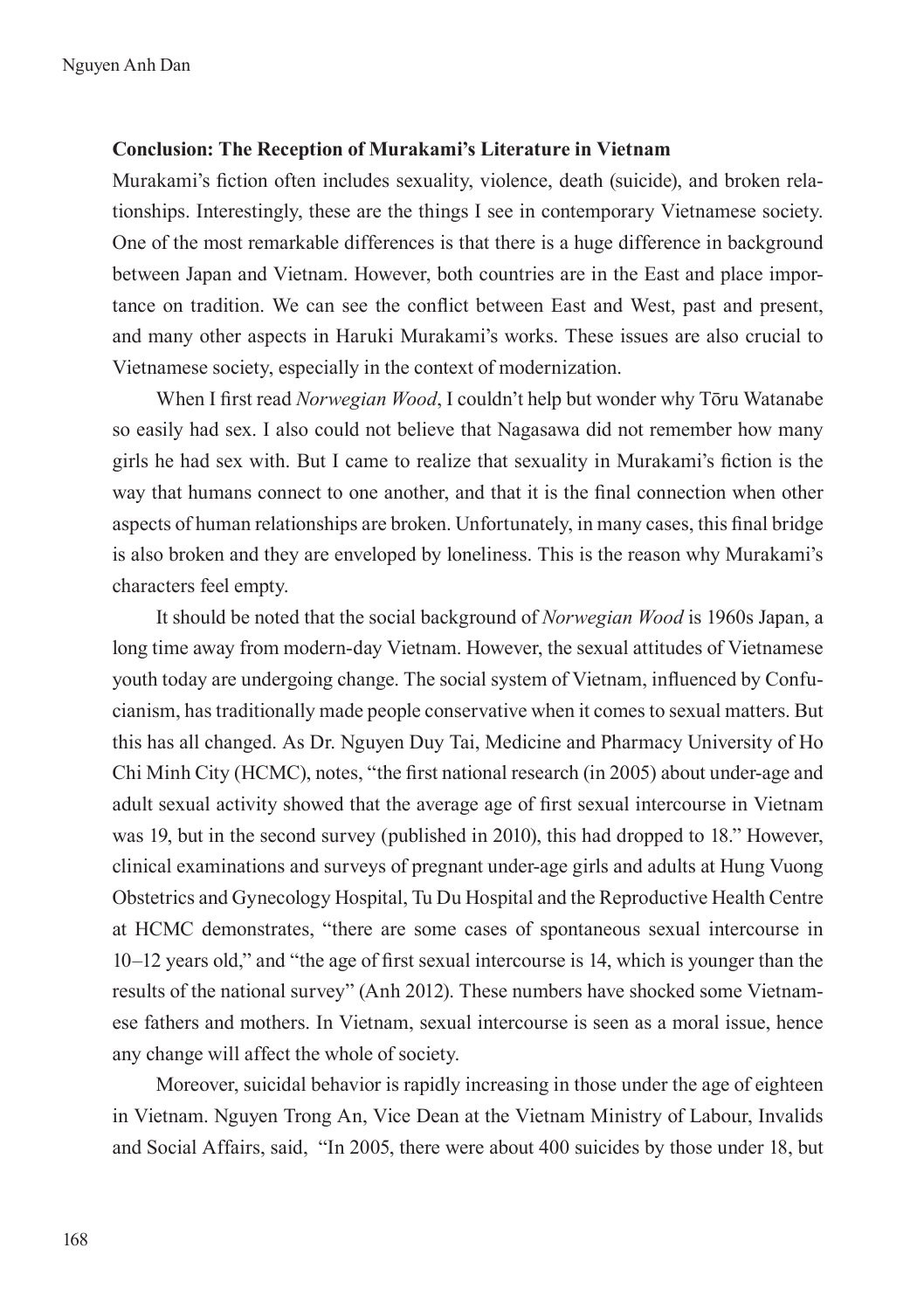from 2010 until now (2013), this number has increased to about 600 cases per year" (Nga and Anh 2013). I have had a rather disturbing reaction from one of my students to whom I taught Murakami at university. Once day, a female student came up to me after class and asked, "Why are Murakami's characters so lonely?" "You need to find out that answer for yourself," I replied. And then, much to my surprise, she said, "I don't want to read his novels any more. They make me want to die."

In conclusion, despite the differing reactions to Murakami's work, his literature has taken hold of literary life in Vietnam. From his debut in Vietnam until the present day, the story of Haruki Murakami continues, albeit without the heady excitement surrounding the publication of *Norwegian Wood*. One of the biggest reasons for this is that Vietnamese readers, including myself, see their own image in Murakami's works, both positive and negative.

### **REFERENCES**

- Anh, L. (2012) "Tuổi quan hệ tình dục lần đầu ngày càng thấp" (The Age of First Sexual Intercourse is Getting Lower and Lower). *Tuổi Trẻ Online*. Retrieved from http:// tuoitre.vn/chinh-tri-xa-hoi/song-khoe/524585/tuoi-quan-he-tinh-duc%C2%A0landau-ngay-cang-thap.html.
- Binh, H. (2013) "Murakami: Bao lực, tình dục, cái chết và bài học cuộc sống" (Murakami: Violence, Sex, Death and Life Lessons). Retrieved from http:// khampha.vn/giai-tri/murakami-bao-luc-tinh-duc-cai-chet-va-bai-hoc-cuoc-songc6a128639.html.
- Dan, Ng. A. (2012) "The Reception of Haruki Murakami in Vietnam." Proceedings of the 3rd JSA-ASEAN International Conference, Kuala Lumpur, Malaysia, pp. 146–55.
- Esposito, S. (n.d.) "Haruki Murakami's Meaningful Metaphors." *Quarterly Conversation*. Retrieved from http://quarterlyconversation.com/haruki-murakami-sputnik-sweetheart.
- Kawamoto, S. (n.d.) "From Metropolitan Sensibility." Retrieved from Haruki Murakami website at http://www.murakami.ch/about\_hm/articles/articles\_from\_metropolitan\_sensibility\_saburo.html.